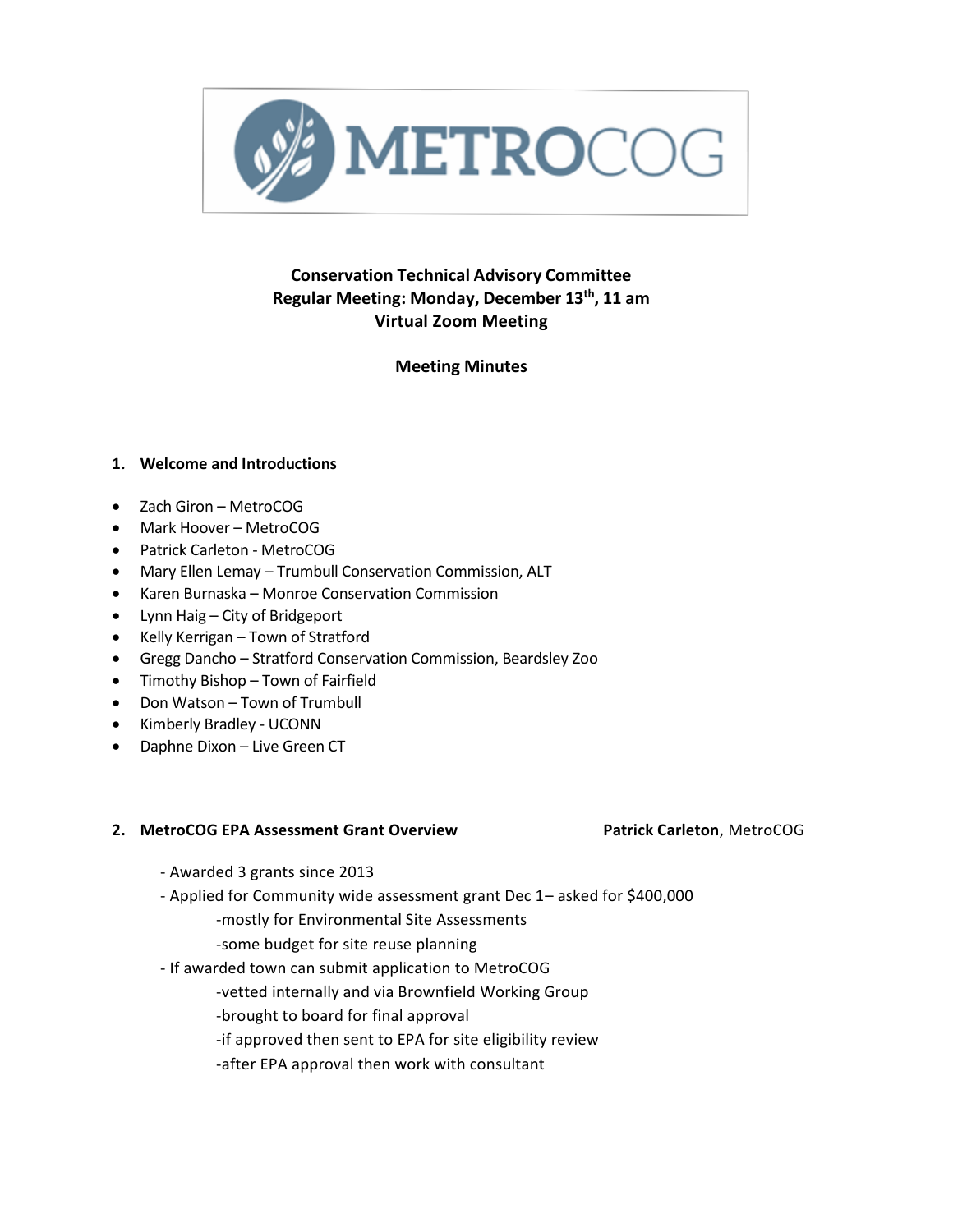## **3. Ash Creek Conservation Association Update Zach Giron in place of Gail Robinson**,

Ash Creek Conservation Association

- Bridgeport and Fairfield have come together to install beach grass at the sand spit by March 2022. They will be discussing longer term plans as well.

- ACCA is going after several grants to revise their ecological master plan for the Ash Creek tidal estuary. The current master plan is from 2012 and needs to be updated.

- ACCA would like to acknowledge Don Watson for his help developing the 319 grant application

### **4. Year In Review – Municipal Updates**

#### **Bridgeport**

Lynn Haig reporting on behalf of Steve Hladun

-Worked with groundwork Bridgeport – planted 50 trees at seaside park

-40 additional trees planted in various parks to restore canopy

-Porous paving material used at Seaside Park

-The city and Fairfield in partnership to stabilize spit area

-New park at Wayne St via DEEP grant

-Zoning regulations for Bridgeport recently approved

-Have regulation when trees can be chopped down

-Aim to plant 3000 trees

Kelly Kerrigan asked how 3,000

Lynn -responded they started with what was realistic and bumped it up a little

#### **Fairfield**

Tim Bishop

-Inland wetland permit applications

-available online in fillable pdf

-online permitting going online soon

-Working on proposed changes to fees including performance bonds on inland wetland applications

-Looking to add land to additional open space

-several in tax default of 15 yrs or more

-Working with ACCA on Ash Creek sand spit

-40,000 plugs beach grass to stabilize the spit

- Long term coastal engineering study to follow

-Eagle scout projects related to work on trails

-Looking to replace tide gates

-Shellfish commission – applying for state grant for waste shell collection

-Working with UConn to do drone mapping of shellfish beds

#### **Monroe**

Karen Burnaska

-Monroe completed POCD update

-Conservation commission has updated open space plan and forward for public hearing and included in POCD as a supplement

-Presented regulations for riparian buffer and use of native plants

Riparian buffer – worked on with Bridgeport and Trumbull on Pequonnock river initiative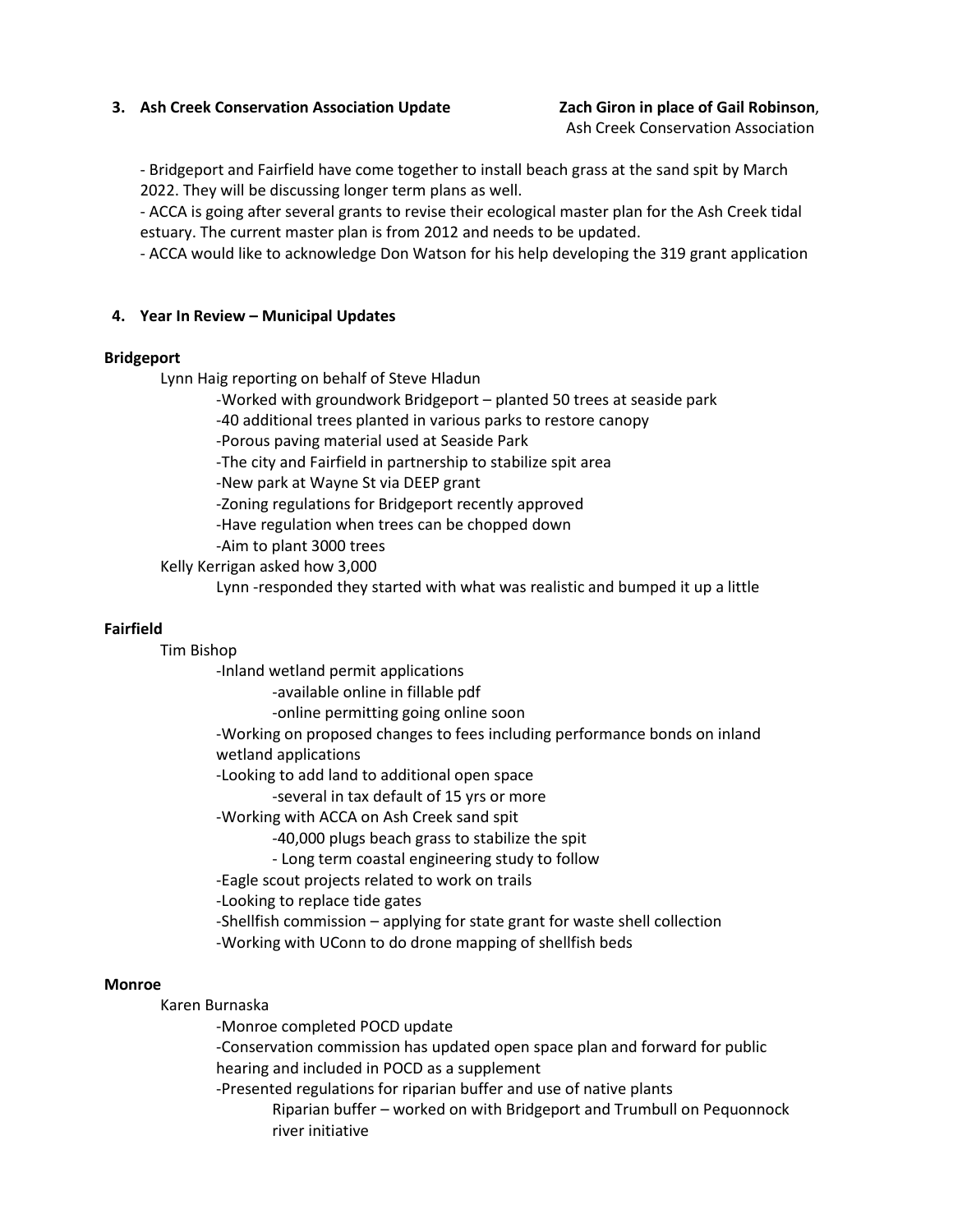-Held a pollinator pathway webinar series with public library -how residents can put pollinator plants in backyard - Monroe has electronic submissions of permit applications

#### **Stratford**

Kelly Kerrigan

-Will check in with Winston on mile marker project at Roosevelt Forest -Final stages on waterfront access guide -encourage people to get to water -Awarded EPA targeted brownfield assessment -breaking ground early 2022 -Awarded \$1.5m for remediation at Contract Plating -Annual project Greensweep, Housatonic River cleanup -next year 4/30 -Awarded section 319 for Bruce Brook Watershed plan -Removed 14 underground storage tanks that were beyond their lifespan -Disconnected illicit discharge to Brewster Pond -Successful sampling period with unified water study -Looking for gold standard with sustainable CT -Working on Raymark superfund site -Working with Audubon Society on Piping Plover issue on long beach -Working on Frash Pond donation to the Town

Gregg Dancho- Beardsley Zoo

-Feed your food for thought program – green village initiative. Why food/community gardens/farmers markets

-Worked on monarch butterflies – tagged over 100 and checked for disease -Citizen science took part

-Save the sound work with Beardsley Zoo

-2022 is 100 yr anniversary

- Remediation of Beardsley Park was done along White Plains Rd in coordination with the city of Bridgeport

#### **Trumbull**

Mary Ellen Lemay

-Finished natural resource inventory

-Native plant ordinance – Newtown just approved for all town properties and developments – would like to replicate

-Aspetuck Land Trust

-Monroe is now included

-Eyes on Stratford

-Plant sale – 4000 native trees/shrubs into region

-Sustainable CT

-Trumbull and Fairfield both got silver certification

-Pollinator pathway launched at local nursery to sell native plants

-Thanks to Don Watson for 319 grant assistance

-Has book for native plants that can share with other towns for planting -link shared with Zach